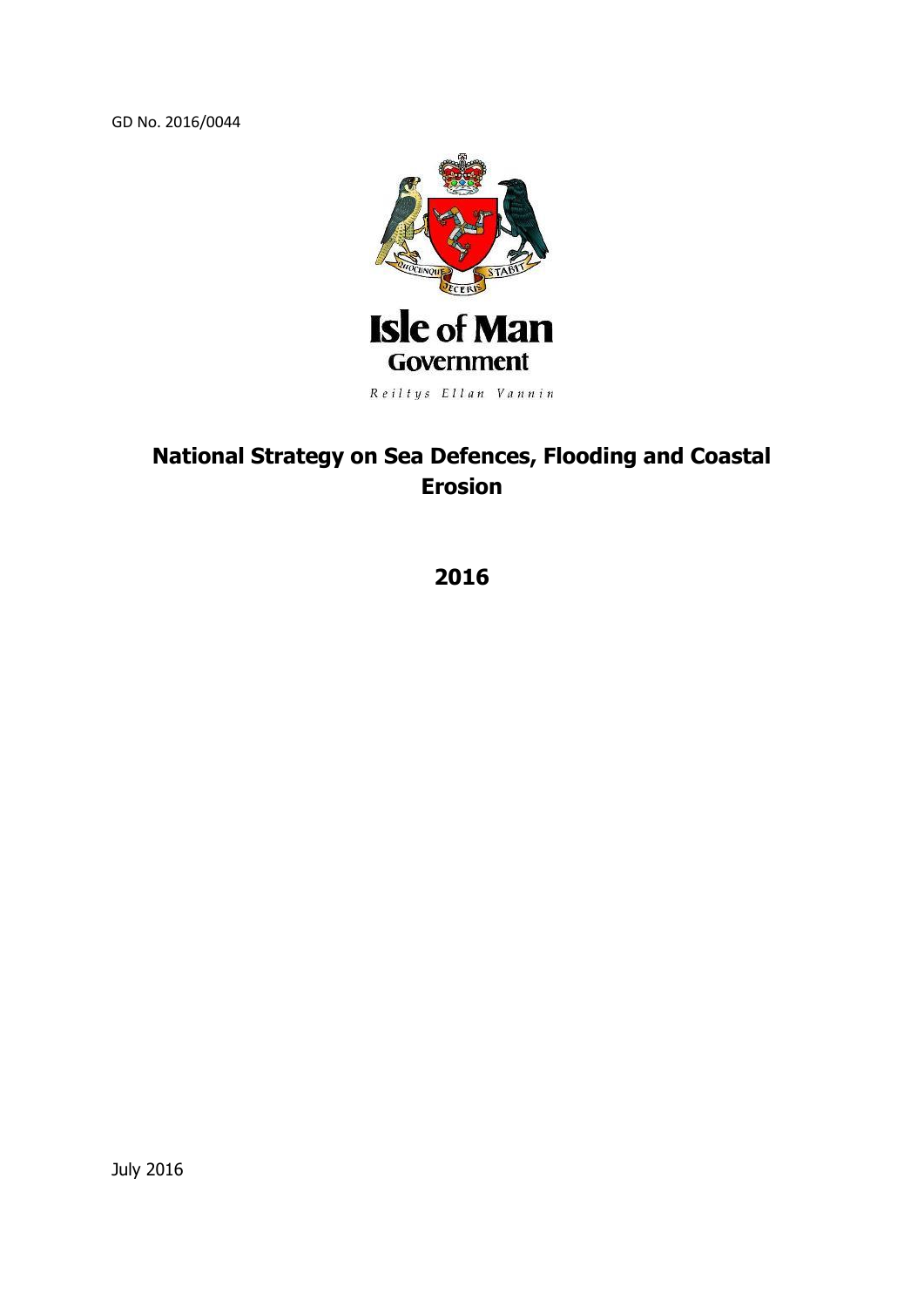#### **Foreword**

To the Hon. Clare Christian MLC, President of Tynwald, and the Hon. Council and Keys in Tynwald assembled

This strategy lays out how government, with all key stakeholders, should adapt to current and future flood and coastal risks, in response to recent damaging events and a growing awareness of probable increased future risks.

The strategy objectives are to raise community awareness and engage them in effective and appropriate adaptations which manage and reduce the impacts through a programme of prioritised investments.

The evidence which underpins this strategy is provided in a report by JBA, an internationally recognised specialist. The report identifies the highest risk areas, alongside the indicative timescales when those risks are likely to become events.

The strategy introduces a single national framework to ensure consistent and proportionate approach to all flood and coastal damage risks, which is underpinned by a robust impact value assessment model for the sites and properties at risk. This is intended to balance the urgency of the required action against the scale of likely future damage and the predicted timescale to those future impacts. Active interventions are not just about building defences or increasing drain capacity, as management approaches to river catchment can provide a cost effective solution to rainfall related flood risks.

Government and the MUA have already established a relevant investment programme worth over £50m, however, this strategy will enable property owners, Government Departments and local communities to work together to accommodate the implications of this consistent approach.

Hon. Richard Ronan MHK

Minister of the Department of Environment, Food and Agriculture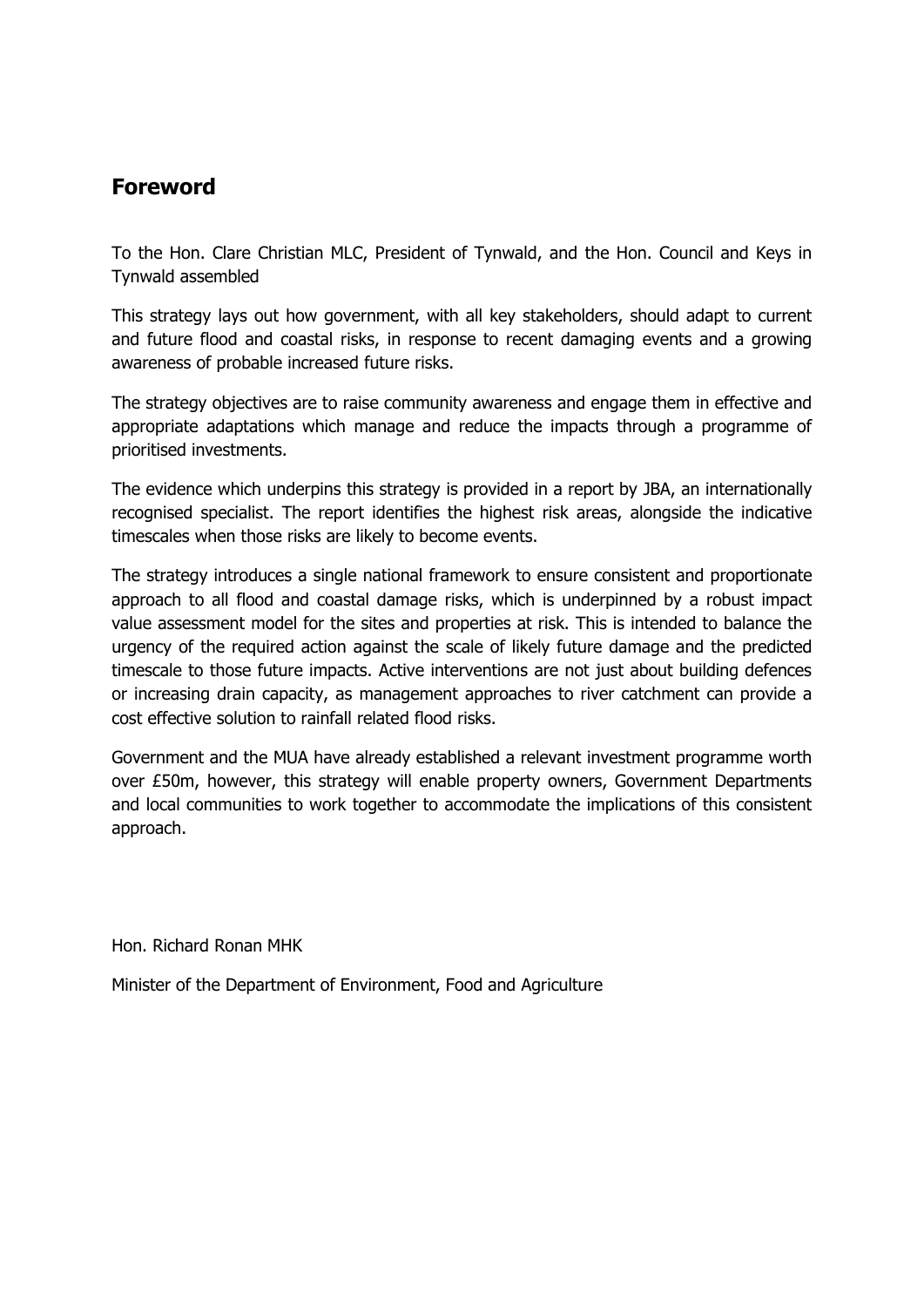# **Contents**

# **National Strategy on Sea Defences, Flooding and Coastal Erosion**

The Government's strategy is to deliver the following objectives:

- 1. **Raise community awareness** to flood and coastal erosion risks and engage relevant stakeholders in **effective and appropriate adaptation** to these events and risks.
- 2. **Manage and reduce the impacts** of flooding and coastal erosion on communities, infrastructure and the environment.
- 3. **Prioritise investment** to balance the urgency and impact of the risks identified.

To achieve these objectives, all the relevant authorities, communities and property owners will need to work together.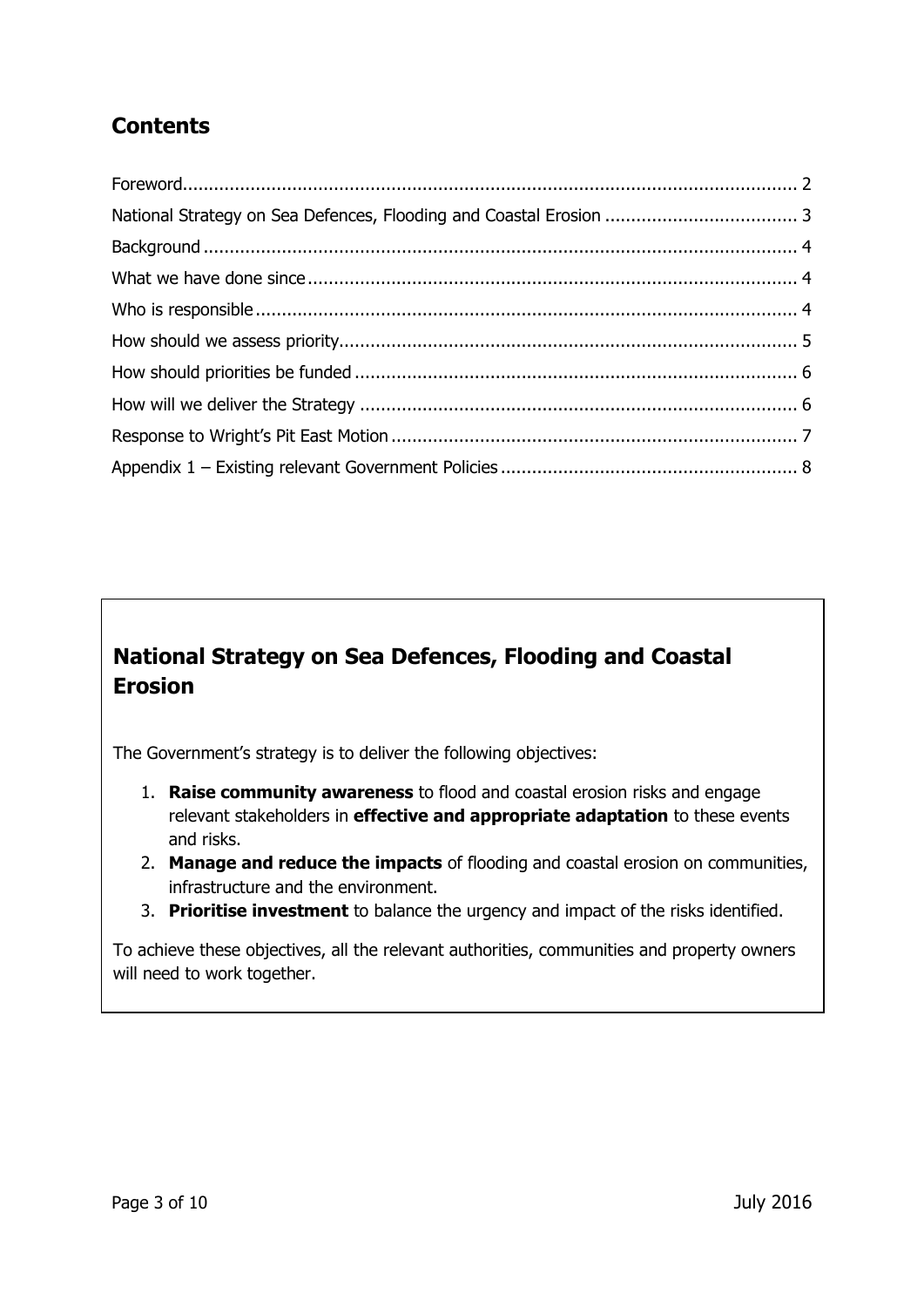## **Background**

The current position on Coastal defence was established in 2000, when Tynwald received a report by the Department of Transport which recommended:

"that Tynwald approves the Government undertaking appropriate and effective measures to manage and safeguard the Island's coastal lands where there is a justifiable and sustainable case"

In recent years we have experienced several high profile and costly tidal, storm and rainfall related flooding events, which combined with increasing awareness of our future climate change have raised public and government concern about resilience to these threats.

The Minister for Environment, Food and Agriculture committed in October Tynwald to bring forwards this Strategy and subsequently committed in November Tynwald to ensure Wrights Pit East was explicitly considered.

#### **What we have done since**

JBA Consulting, an internationally experienced environmental engineering consultancy were appointed to provide a prioritised list of locations at risk from flood and coastal processes, advise on methods for assessing the value of property and infrastructure under threat and recommend processes for deciding when Government intervention would be appropriate.

#### **The work of the JBA team is contained in an Evidence Report. This Report was submitted in May 2016 and provides the core information for this Strategy. It can be viewed via the following link:** [www.gov.im/seadefences](http://www.gov.im/seadefences)

The Isle of Man Government has produced this Strategy in order to contribute to the economic, environmental and social resilience of the Isle of Man to current and future climate risks. The Strategy assesses three sources of flooding – from rivers, the sea and surface water together with coastal erosion - and identifies those areas at risk now, and in the future. The analysis has been carried out at a 1km grid scale with a consistent, scientific approach across the whole island. The grid squares with the most properties, community and public service assets, road and rail infrastructure and sites with environmental designations at risk of flooding and/or coastal erosion have then been prioritised. The final task was to help identify potential adaptation responses and provide indicative costs for developing and implementing these solutions.

## **Who is responsible**

Department of Environment Food and Agriculture – Coastal erosion, catchment & landscape management

*Manx Utilities* – General supervisory oversight of serious flooding, consenting of activities affecting flood risk, management of impounding reservoirs and reservoir catchments, management of designated rivers, provision of effective drainage, managing and extending public sewerage systems, flood resilience and drainage of critical infrastructure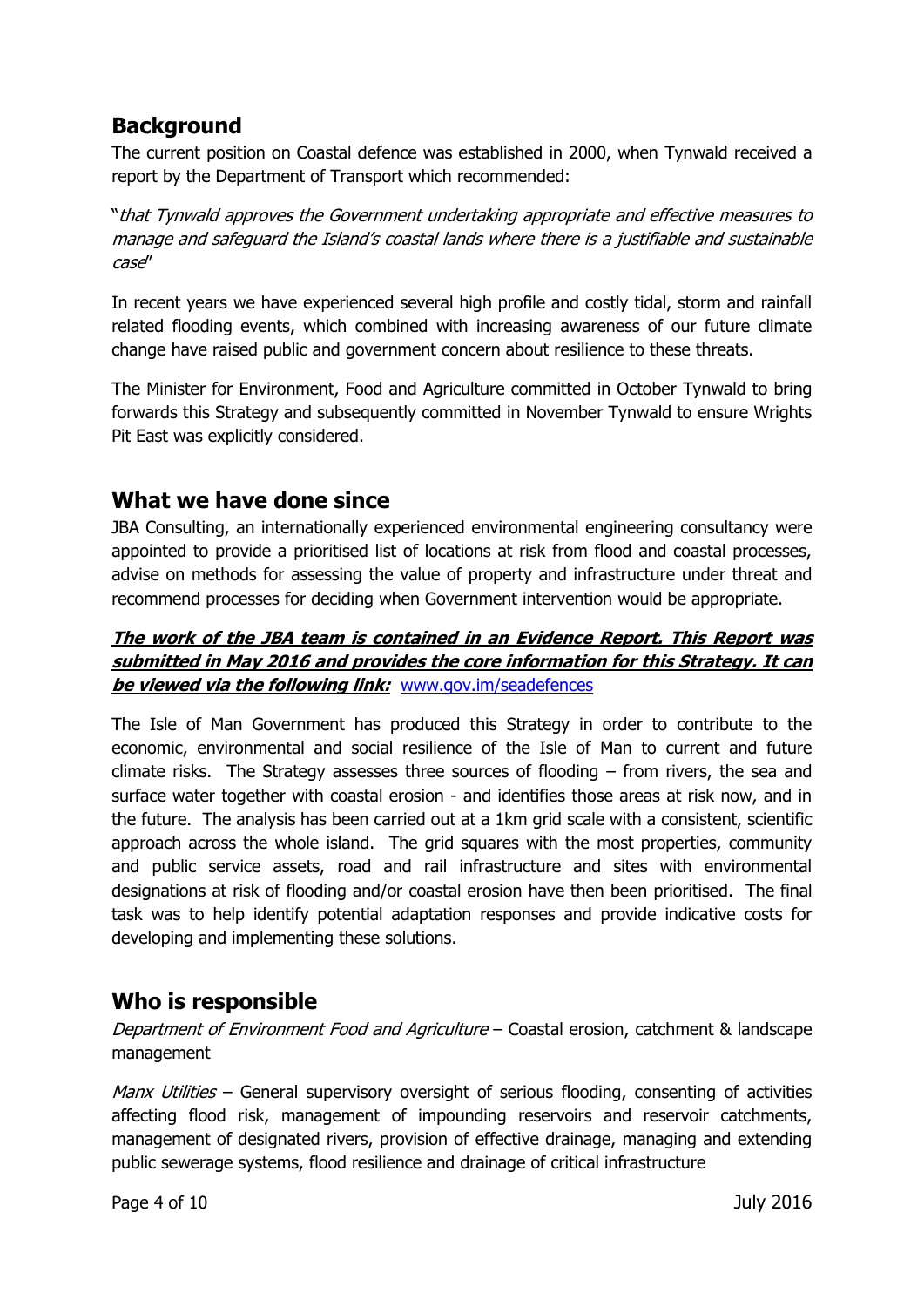Department of Infrastructure – Highway drainage and associated cross-drainage structures (e.g. bridges and culverts), Properties, Critical Infrastructure and associated drainage

Property owners – Management of private drainage and flood resilience of privately owned land, domestic and commercial properties

Local Authorities – Property owners and community representation

#### **How should we assess priority**

Appendix A in the JBA Evidence Report contains the methodology used to assess and prioritise locations that are at risk from flooding and coastal processes.

Prioritisation is based on the level of exposure to risk and the value of property, infrastructure or amenity in a defined location. A weighting process has been adopted (for example the loss of property through coastal erosion is given an enhanced weighting over a property which might suffer partial damage through flooding).

A wide range of values have been considered including cultural, economic and environmental. Three examples of application of the Risk Assessment Tool are summarised below:

- The Wrights Pit North landfill facility is subject to a monitoring regime as any erosion related breaches of the bund wall could result in significant short term environmental damage. The facility is not currently however in a zone of high erosion activity and is not thought to be under immediate threat, so it is not marked as a Priority Risk Area within the JBA summary report.
- The Kirk Michael area is likely to sustain significant damage in the long term but, with the exception of a small number of properties, is unlikely to be affected within the next few decades if historic erosion rates persist. The economic and social impact of damage to the main village would be very high and high cost action will be justified and required in the future to avoid that impact. As a consequence of the timescale, it is not currently marked as a Priority Risk Area. However, the importance of comparing historic erosion rates with those associated with recent weather related events is emphasised in the report and it is acknowledged that the time taken to achieve high risk status could be significantly different if the frequency and impact of recent events persist, meaning action would be required sooner than rather later and so it is assessed as a medium risk.
- The Ayres Area of Special Scientific Interest (ASSI) has been assessed from the point of view that coastal processes could result in early and significant loss of internationally important wildlife habitats. Therefore whilst the financial loss implications are low, the environmental impact is high and it is likely that some relatively low cost actions should be undertaken in the mid to near future, so it is marked as a Priority Risk Area. Those responsible for managing the ASSI are monitoring the situation closely as natural processes are believed to contribute to the scientific interest of the location.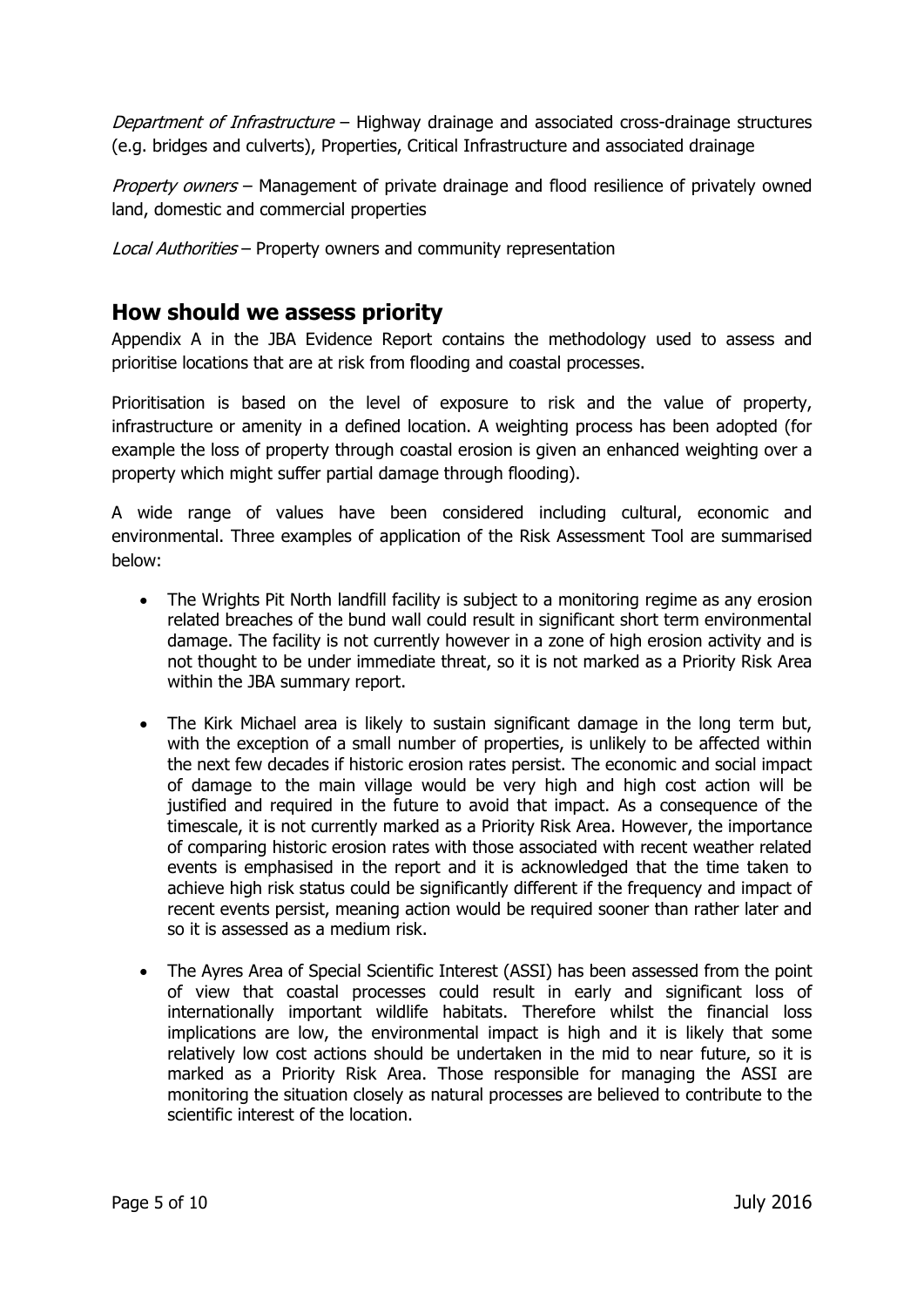## **How should priorities be funded**

The JBA report confirms that the UK return on investment model is based on a ratio of 5:1 (five pounds of benefit for every pound invested).

It is recommended that Treasury and MUA, with guidance from all partners including the public, should consider the most appropriate ratio for the Isle of Man.

It is also recommended that, only in exceptional circumstances, should ratios of less than 1:1 be considered

Relevant Departments in the Isle of Man Government currently have over £50m allocated to infrastructure projects within their remits. These investments are due to be initiated over the next 30 years.

#### **How will we deliver the Strategy**

The Strategy is of relevance to various departments in the Isle of Man Government and Manx Utilities as well as interested economic, environmental and social stakeholders and it should be used to inform future investment and planning decisions at all scales. Recommendations are provided for planning policy in relation to requiring sustainable drainage measures in all developments over a certain size, ensuring that flood risk is not increased elsewhere as a result of drainage and ensuring that areas subject to coastal erosion are not developed.

We will:

- 1. Take forward the analysis of prioritised risk locations (Action Areas and Outliers) and develop an Action Plan for public consultation. The key actions proposed are:
	- a. ongoing monitoring,
	- b. community resilience and awareness-raising,
	- c. further studies and investigations, and
	- d. potential schemes
- 2. Set up a working group with representation from various Government departments and Manx Utilities to manage the Action Plan development and Strategy and Action Plan implementation ensuring that this is undertaken in an integrated and holistic manner aiming to achieve economic, environmental and social objectives.
- 3. Due to the significant challenge of surface water flood risk in many locations across the Island, Manx Utilities should take account of this new evidence base in discharging its drainage authority duties and implementing the Regional Sewage Treatment Strategy.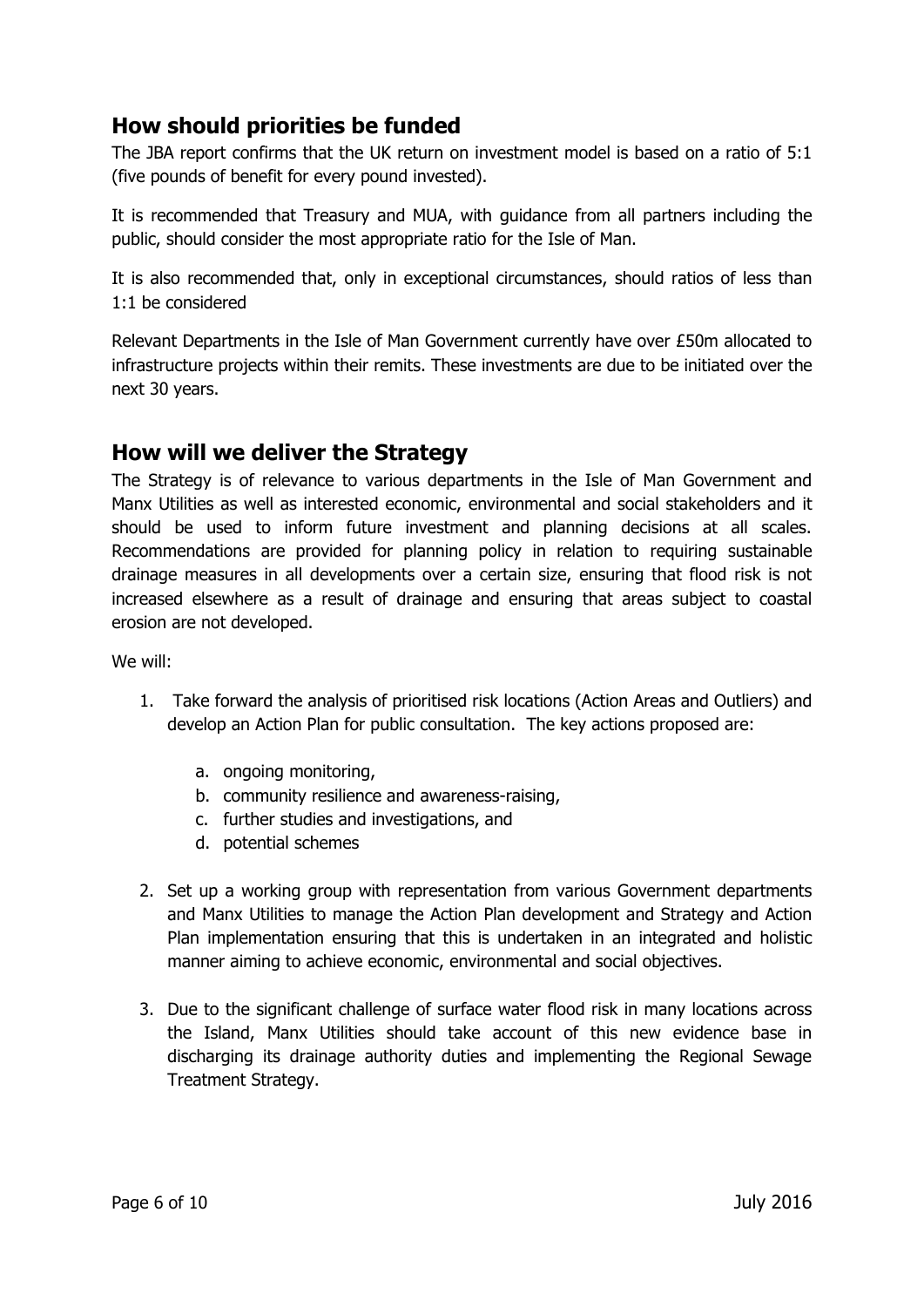- 4. The Action Plan and responses developed to manage the evident risks should be undertaken through a catchment management approach avoiding piecemeal intervention and ensuring that the management of risk in one location does not increase risk elsewhere.
- 5. Low cost solutions working with nature through natural flood management measures should be adopted wherever possible as these have the potential to reduce flood risk elsewhere and can achieve biodiversity and carbon benefits as well as helping to adapt to climate change.
- 6. The potential schemes that could be developed following this analysis are likely to exceed the resources available to Government and therefore further prioritisation is required. An Investment Planning Tool has been developed to assist Government and Manx Utilities in deciding where public money is best invested. DEFA, DoI and Manx Utilities, working with the Cabinet Office and Treasury, should develop policy guidance and funding criteria including a required Return on Investment; break-even (i.e. 1:1) is generally considered as the absolute minimum.
- 7. Once the analysis of Action Areas and Outliers has been completed and an Action Plan is developed, it is recommended that a programme of community awareness raising and resilience is developed and implemented to assist communities in understanding the actual risk of flooding and coastal erosion to their properties and putting in place measures themselves to increase their resilience to this risk, now and in the future.
- 8. The Risk Assessment that underpins this Strategy should be sustained as a dynamic database and updated on a regular basis bringing in more robust datasets as these are generated. A number of detailed recommendations concerning the updating of datasets are set out in the full report.
- 9. As the costs required to manage the Island's flood and coastal erosion challenges, now and in the future, are likely to exceed the resources available to the Isle of Man Government and Manx Utilities, it would be beneficial to consider developing an approach in which Government investment for flood and coastal erosion risk management can be supplemented by contributions from other partners. The Flood and Coastal Erosion Resilience Partnership Funding Policy in England provides an example of this type of initiative.

## **Response to Wright's Pit East Motion**

The JBA Report and evidence base identifies that there is no material likelihood of coastal erosion impacting on the function or integrity of the facility at Wright's Pit East and it is expected to continue to function as designed for the next hundred years.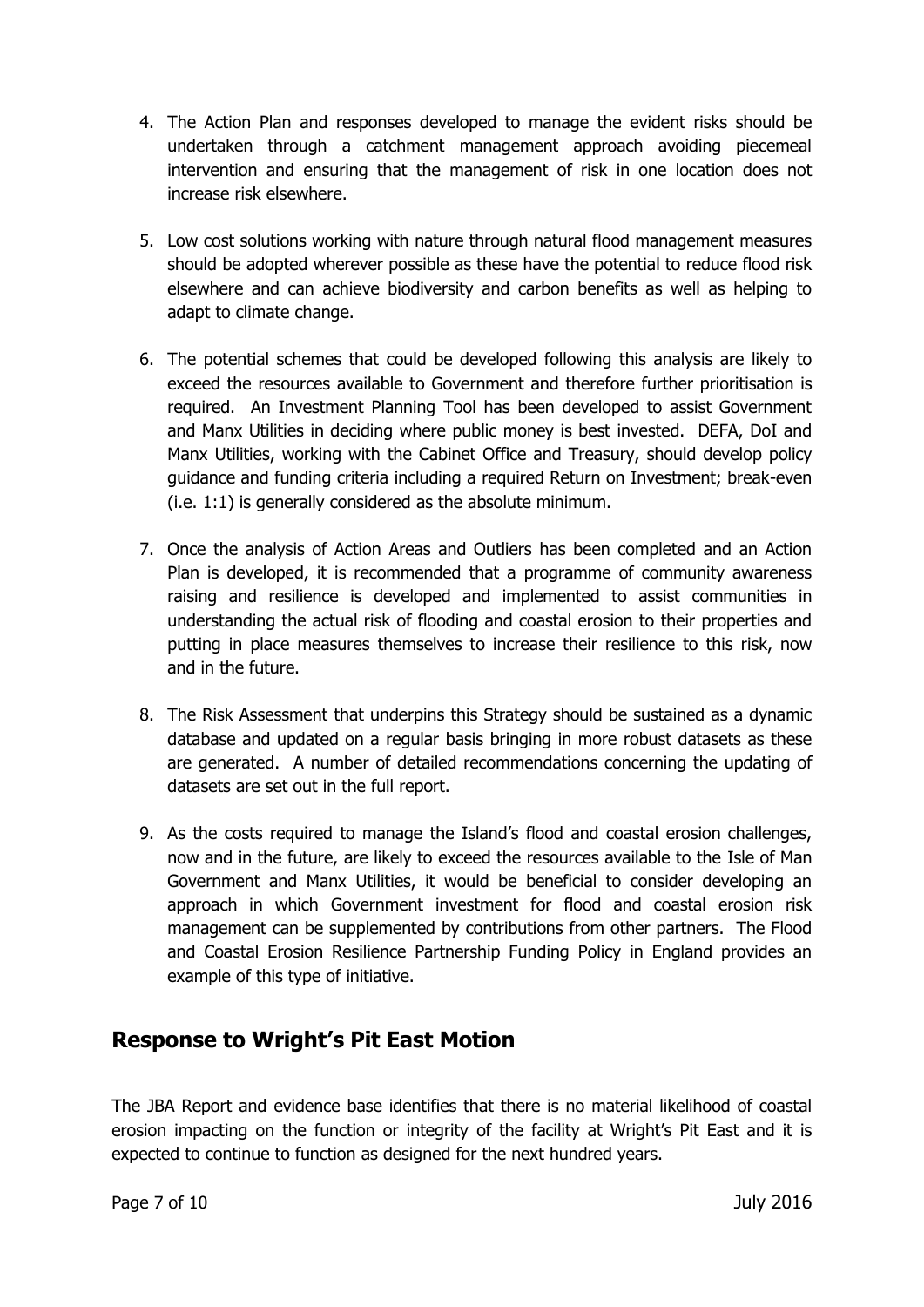Responsible Officer name and job title: Bernard Warden, Director of Environment, Safety and Health (DEFA) Contact details: Tel: 686247 Email: [bernard.warden@gov.im.](mailto:bernard.warden@gov.im)

#### **Appendix 1 – Existing relevant Government Policies**

**March 1999** - Tynwald voted in favour of the following motion:

"That Tynwald is of the opinion that -

(i) the coastline between Glen Wyllin access and Balleira Road access, Kirk Michael, be protected from erosion

(ii) a geophysical survey of the north west coast be commissioned by the Department of Transport, with a requirement that the report of the survey be submitted to the department within six months, together with recommendations for the most appropriate programme of remedial works;

(iii) the department report on the recommendations no later than the January 2000 sitting; and

(iv) if the department support the recommended programme, the programme be implemented not later than April 2000."

As a result, a report entitled 'Coastal Erosion Study at Kirk Michael, An Interim Report to Tynwald' was produced. The preferred option contained in this report was a rock revetment with a crest level of +6.75m. A comprehensive environmental scoping study for the proposed works was also undertaken. The report recommended that:

"Tynwald supports the Department of Transport undertaking further investigations, research and appropriate consultations".

**February 2000** – Tynwald voted in favour of the following motion:

"That Tynwald –

(a) approves the interim report of the Department of Transport into coastal erosion at Kirk Michael, and the department undertaking appropriate consultation;

(b) approves the department incurring expenditure not exceeding £75,000 for research and to enable the department to continue its investigations;

(c) authorises the Treasury to apply from general revenue during the year ending 3I st March 2000 a sum not exceeding £75,000 being the additional amount required for such research and continued investigations; and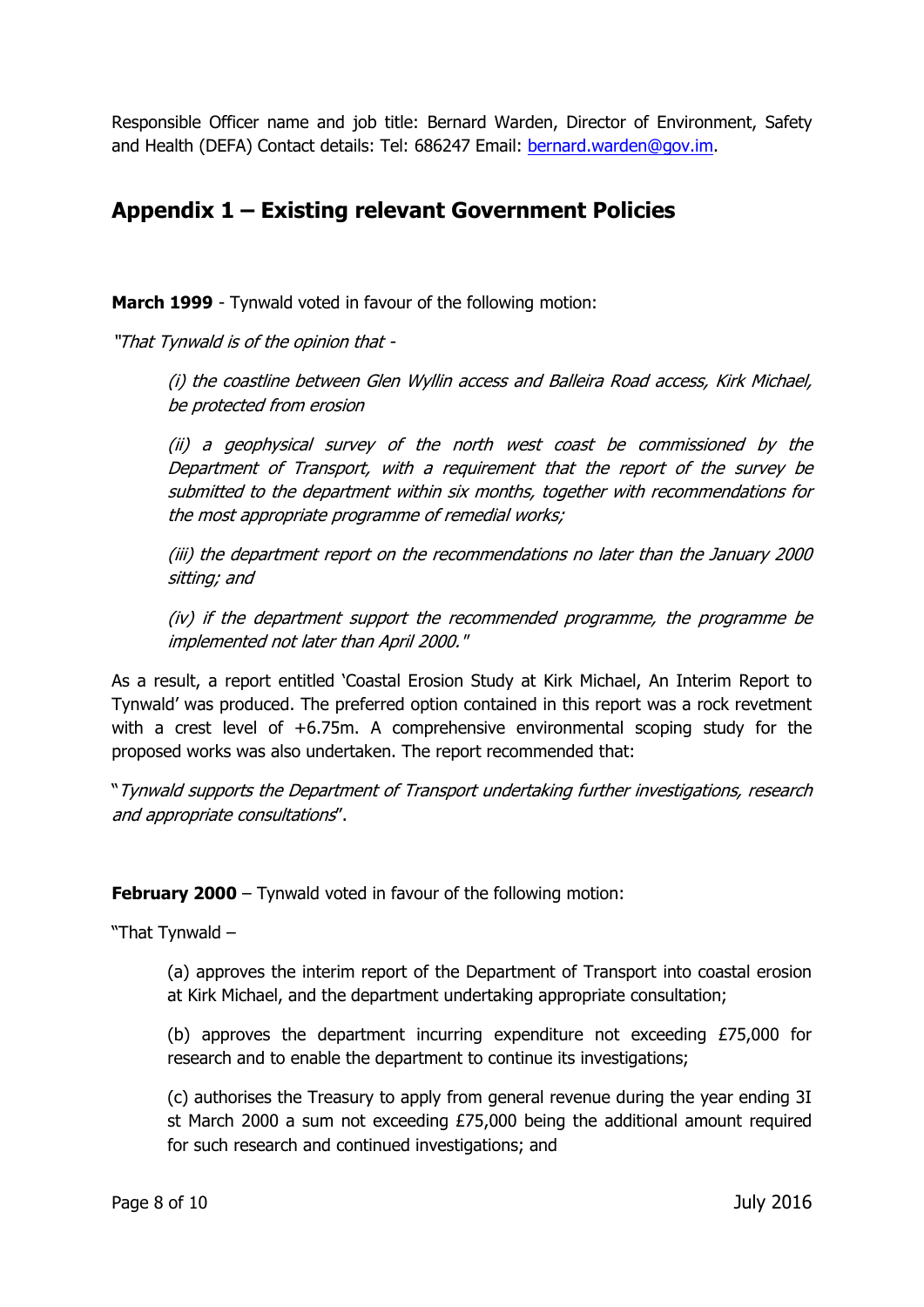(d) requests the department to report with recommendations to Tynwald no later than the October 2000 sitting."

**October 2000** - A further report entitled 'Department of Transport's Report into Coastal Erosion on the Northern Coasts of the Isle of Man' containing the recommendation:

"that Tynwald approves the Government undertaking appropriate and effective measures to manage and safeguard the Island's coastal lands where there is a justifiable and sustainable case"

was approved by Tynwald.

**January 2013** - Tynwald approved Agenda for Change. The following is stated amongst the nine priorities identified for Government under the heading of Environment and Infrastructure:

We will:

- Address the issues posed by the effects of climate change
- Encourage sustainable economic activity in harmony with our natural resources

**May 2013 -** Tynwald received the Council of Ministers' Report on Environment and Infrastructure Policy and agreed that the key objectives detailed in the report be the general framework for the development of Environment and Infrastructure policy. The key objectives include the following which relate specifically to climate challenge adaptation and sustainable development:

- Government will develop policies and strategies to ensure that it understands the risks of climate change to the Isle of Man and adapts to these risks.
- Government will formulate a long term strategy for sustainable development which meets the needs of the present generation without compromising the ability of future generations to meet their needs.

**November 2014 -** The Mid-Term Report from the Council of Ministers on the Agenda for Change acknowledges that climate change is a key challenge that we must tackle over the next decade to secure a sustainable future.

**May 2015 -** The following policies on sustainability and climate challenges were approved by Tynwald: